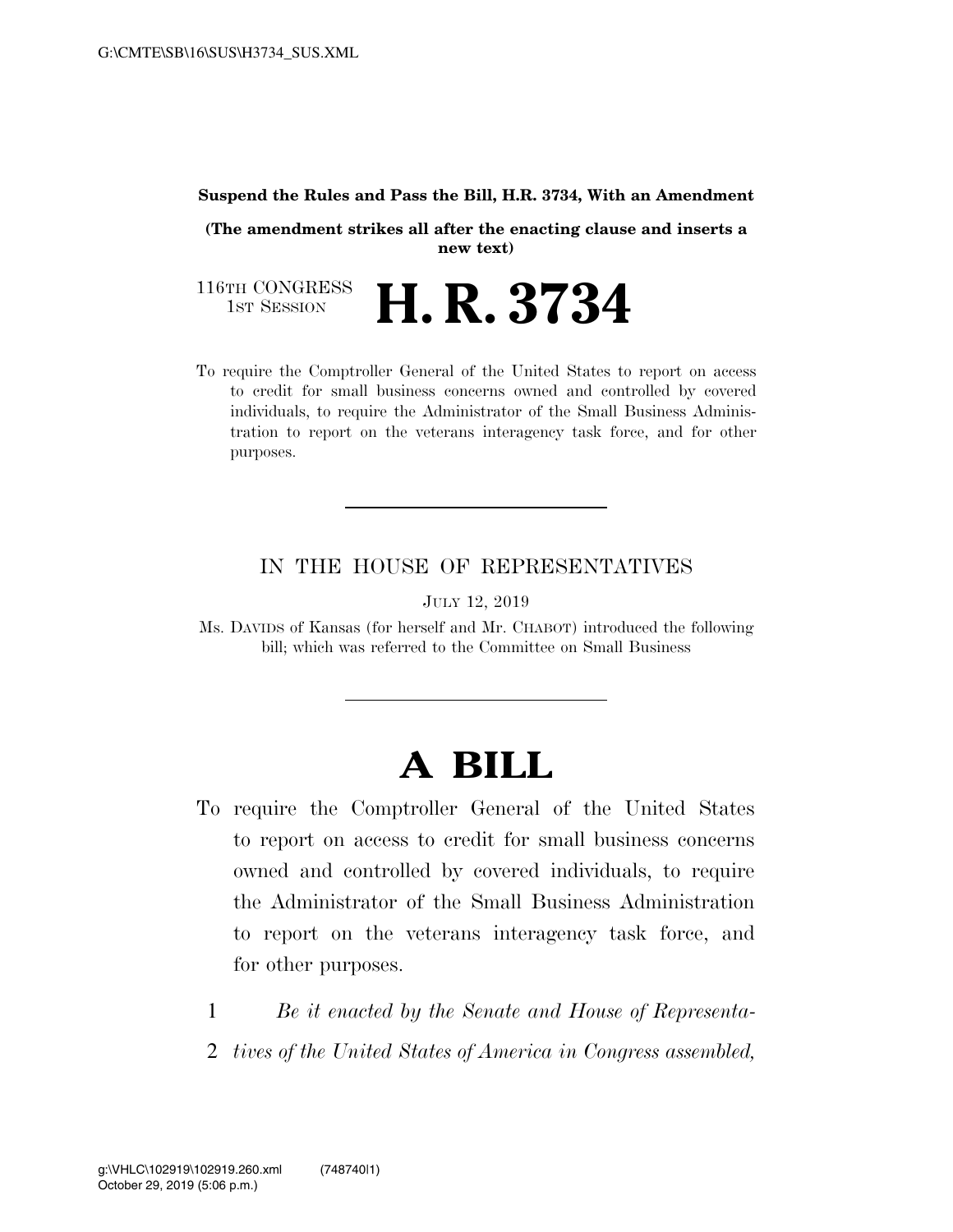#### **SECTION 1. SHORT TITLE.**

 This Act may be cited as the ''Successful Entrepre- neurship for Reservists and Veterans Act'' or the ''SERV Act''.

## **SEC. 2. REPORTING REQUIREMENT FOR VETERANS INTER-AGENCY TASK FORCE.**

 Section 32(c) of the Small Business Act (15 U.S.C.  $657b(c)$  is amended by adding at the end the following: 9 "(4) REPORT.—Along with the budget justifica- tion documents for the Small Business Administra- tion submitted to Congress in connection with the budget for a fiscal year submitted under 1105 of 13 title 31, United States Code, the Administrator shall submit a report— ''(A) discussing the appointments made to and activities of the task force; and 17 ''(B) identifying and outlining a plan for outreach and promotion of the programs and services for veterans, including Veteran Busi- ness Outreach Centers, Boots to Business, Boots to Business Reboot, Service-Disabled En- trepreneurship Development Training Program, Veteran Institute for Procurement, Women Vet- eran Entrepreneurship Training Program, and Veteran Women Igniting the Spirit of Entrepre-neurship.''.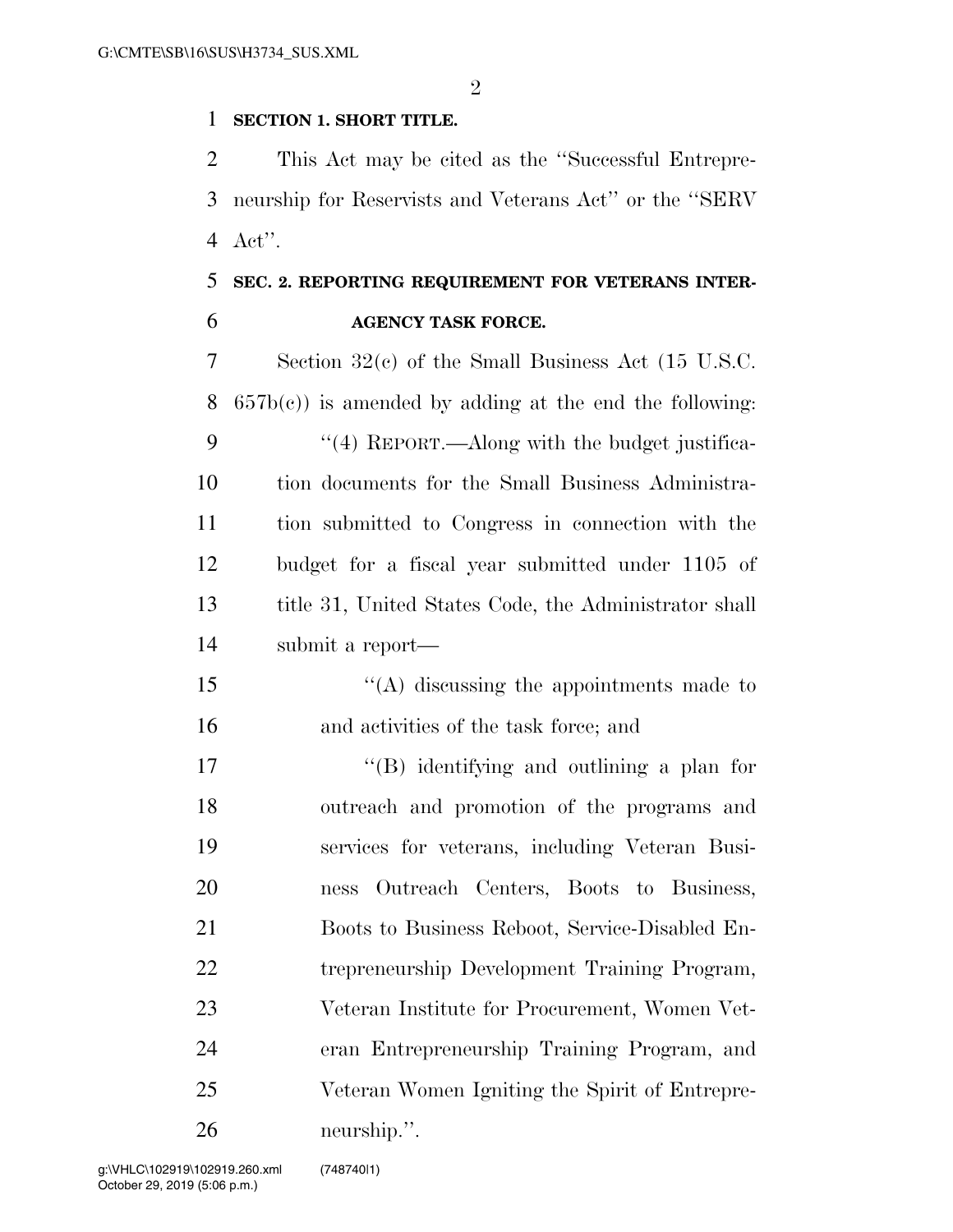### **SEC. 3. GAO REPORT ON ACCESS TO CREDIT.**

(a) REPORT ON ACCESS TO CREDIT.—

| 3              | (1) IN GENERAL.—Not later than 1 year after         |
|----------------|-----------------------------------------------------|
| $\overline{4}$ | the date of the enactment of this Act, the Comp-    |
| 5              | troller General of the United States shall submit a |
| 6              | report on the ability of small business concerns    |
| 7              | owned and controlled by covered individuals to ac-  |
| 8              | cess credit to-                                     |
| 9              | (A) the Committee on Veterans' Affairs              |
| 10             | and the Committee on Small Business and En-         |
| 11             | trepreneurship of the Senate; and                   |
| 12             | (B) the Committee on Veterans' Affairs              |
| 13             | and the Committee on Small Business of the          |
| 14             | House of Representatives.                           |
| 15             | (2) CONTENTS.—The report submitted under            |
| 16             | paragraph (1) shall include, to the extent prac-    |
| 17             | ticable, an analysis of—                            |
| 18             | (A) the sources of credit used by small             |
| 19             | business concerns owned and controlled by cov-      |
| 20             | ered individuals and the average percentage of      |
| 21             | the credit obtained from each source by such        |
| 22             | concerns;                                           |
| 23             | (B) the default rate for small business con-        |
| 24             | cerns owned and controlled by covered individ-      |

uals, disaggregated by each source of credit de-

scribed in subparagraph (A), as compared to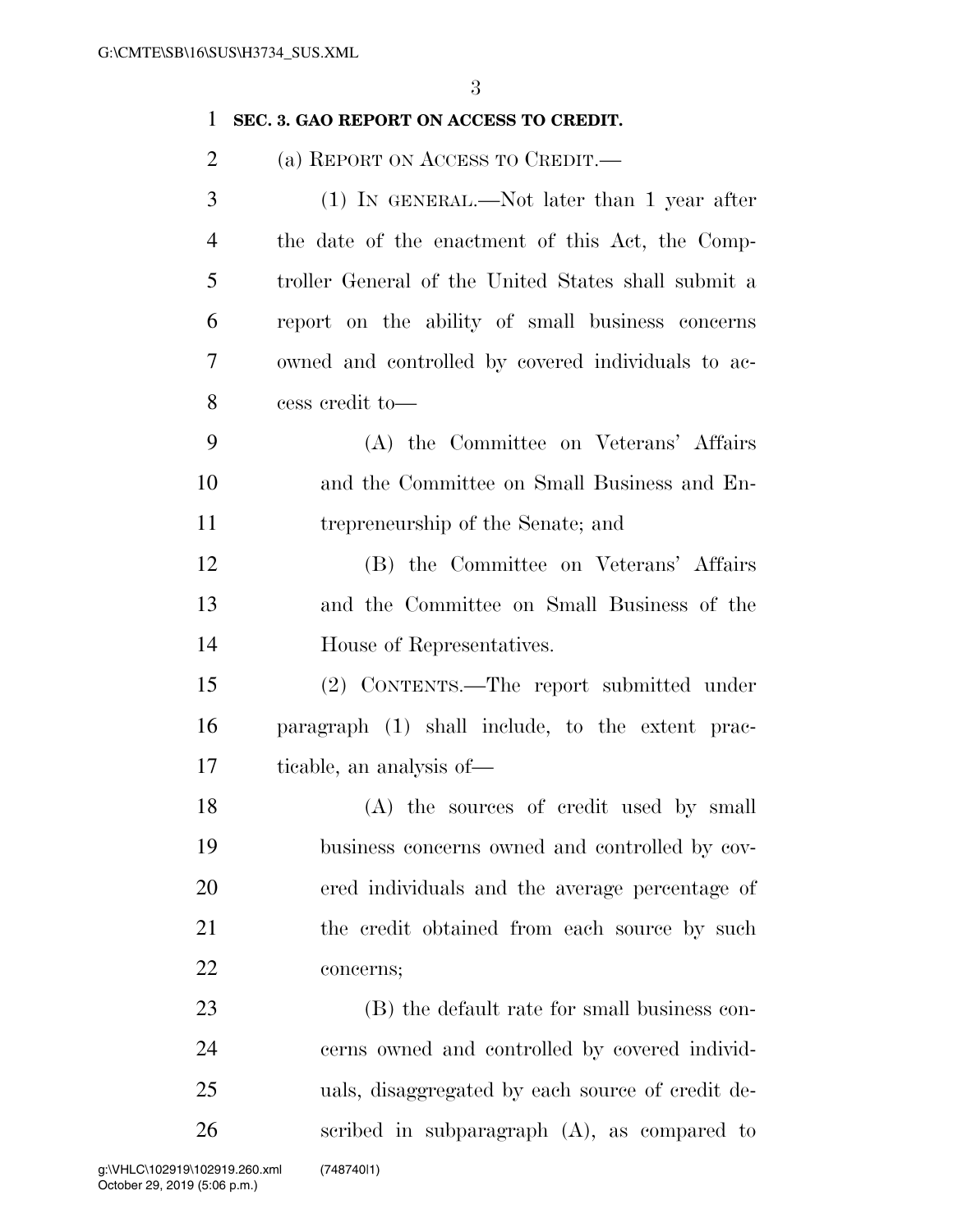| $\mathbf{1}$   | the default rate for the source of credit for     |
|----------------|---------------------------------------------------|
| $\overline{2}$ | small business concerns generally;                |
| 3              | (C) the Federal lending programs available        |
| $\overline{4}$ | to provide credit to small business concerns      |
| 5              | owned and controlled by covered individuals;      |
| 6              | (D) gaps, if any, in the availability of cred-    |
| 7              | it for small business concerns owned and con-     |
| 8              | trolled by covered individuals that are not being |
| 9              | filled by the Federal Government or private       |
| 10             | sources;                                          |
| 11             | (E) obstacles faced by covered individuals        |
| 12             | in trying to access credit;                       |
| 13             | (F) the extent to which deployment and            |
| 14             | other military responsibilities affect the credit |
| 15             | history of veterans and Reservists; and           |
| 16             | (G) the extent to which covered individuals       |
| 17             | aware of Federal programs targeted to-<br>are     |
| 18             | wards helping covered individuals access credit.  |
| 19             | (b) DEFINITIONS.—In this Act:                     |
| 20             | (1) COVERED INDIVIDUAL.—The term "covered         |
| 21             | individual" means—                                |
| 22             | $(A)$ a veteran;                                  |
| 23             | (B) a service-disabled veteran;                   |
| 24             | $(C)$ a Reservist;                                |